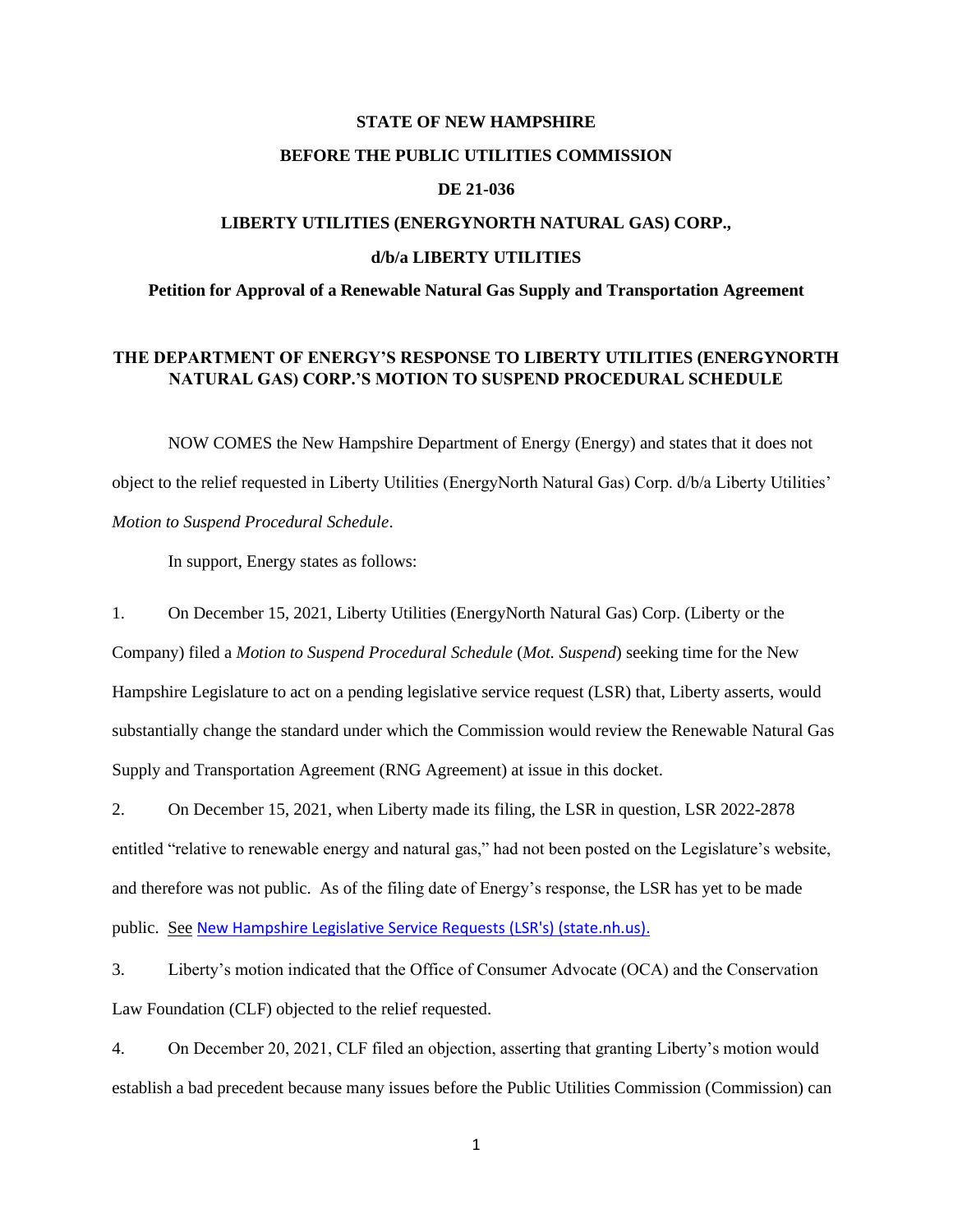be affected by proposed state and federal legislation, and because of the general uncertainty of the legislative process. CLF sought to distinguish the reason Liberty identified--a pending LSR--from reasons that have served as the basis for suspension in other Commission dockets. CLF argued that Liberty failed to provide an example of the Commission suspending a procedural schedule due to potential legislation. Finally, CLF argued that suspension, if granted, would result in a delay of at least six months. CLF therefore asked the Commission to deny Liberty's motion and direct Liberty to withdraw and refile its Petition "if Liberty requires Commission consideration of the proposed legislation." See CLF Objection (December 20, 2021).

5. Energy is sympathetic to CLF's position. It would administratively inefficient, however, were this docket to be fully adjudicated and were legislation then passed that altered the Commission's standard of review for renewable gas agreements. With a different standard in place, the utility could immediately file a new petition. The Commission and the parties would then have to begin anew, essentially doubling the investment of time and resources.

6. Moreover, Liberty has indicated that even if the proposed LSR should not become law, Liberty will proceed to hearing to argue that the RNG Agreement is just, reasonable, in the public interest, and prudent under current standards. See *Mot. Suspend*, para 15-17; Petition (filed March 4, 2021) in Dkt. No. DG 21-036. Accordingly, if Liberty withdrew its petition and the legislation did not pass, the parties would still have to duplicate the time and resource expended to date, simply to get back to where the docket now stands. Accordingly, and in opposition to CLF's view urging Liberty to withdraw its petition, Energy believes suspension is more administratively efficient, even if the bill does not pass.

7. Liberty, CLF, and now Energy, acknowledge the uncertainty of the legislative process. See Liberty's *Mot Suspend* para. 5; CLF Obj. para. 3-4. In this docket, however, because Liberty intends to proceed whether the LSR become law or not, that uncertainty cuts both ways. In several future scenarios, the Commission's and the parties' time and resources will have to be duplicated. This is inefficient.

2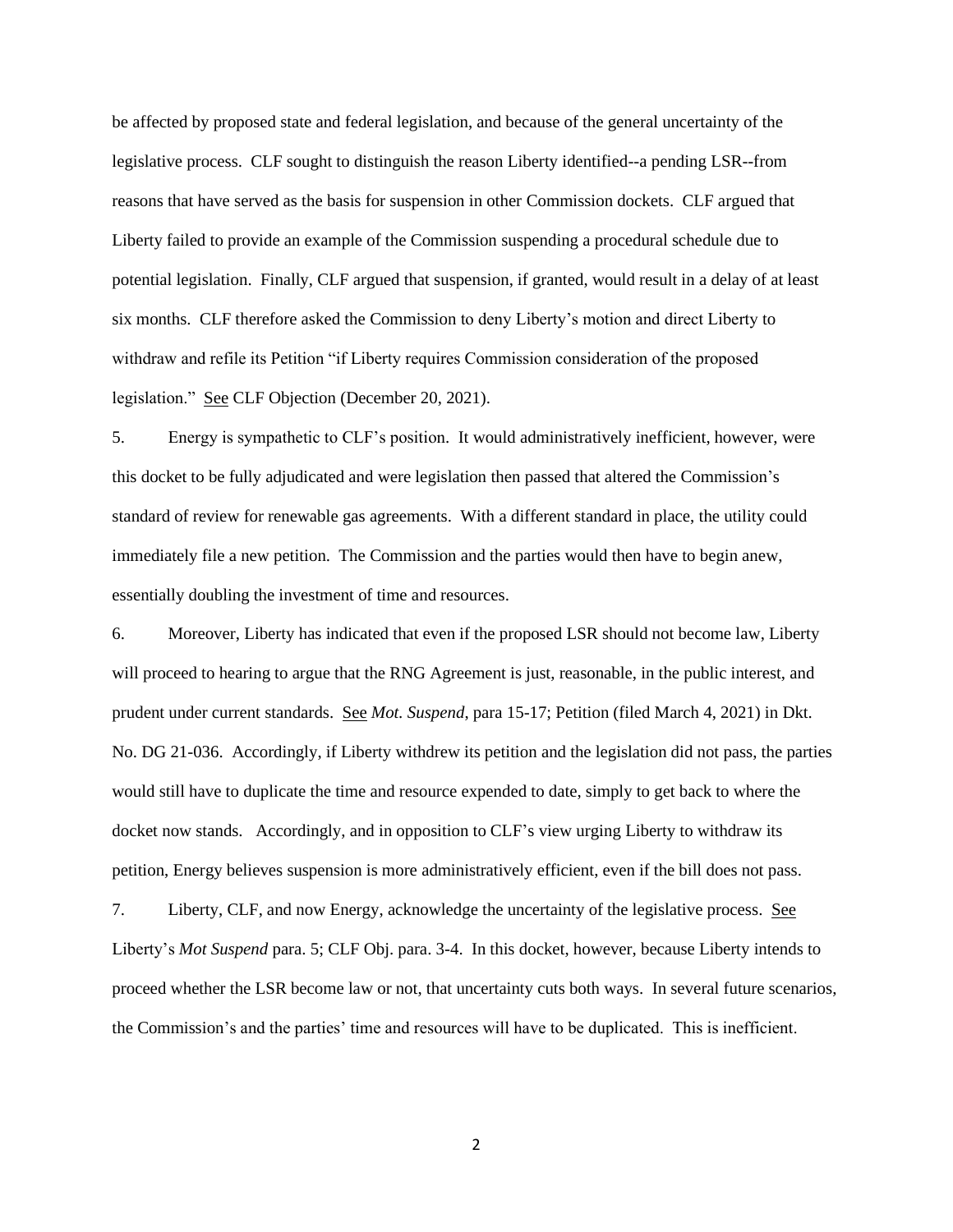8. Further, denying the suspension may disrupt legislative discussion by presenting a moving target regarding the issues to be addressed. See Order No. 25,755 (January 15, 2015) at 2-3 (granting a utility's request for stay based on a confidential LRS in Dkt. No. 11-250).

9. In Energy's view, granting the stay will not harm ratepayers, as expenses associated with Liberty's docket and resulting costs, if any, are subject to reconciliation and a Commission prudence review should Liberty decide to pursue its RNG Agreement or should the suspension result in imprudent costs.

10. Finally, Liberty's request is not without precedent. See Order No. 25,755 (January 15, 2015) (imposing stay); Order No. 25, 831 (October 28, 2015) (lifting stay).

11. Balancing the above factors, in Energy's view suspending this docket will not impair the orderly and efficient conduct of the proceedings. Neither will it impair the rights of others. Compare with N.H. Code of Administrative Rules Puc 203.13(c) ("The commission shall grant a request for postponement of a hearing if it finds that to do so would promote the orderly and efficient conduct of the proceeding").

12. In Energy's opinion, whether the prospect of legislation supports suspension requires a case-bycase review. New Hampshire entities that are not, and cannot be, parties to this docket seem poised to work through the legislative process in order to address the role and value of renewable energy more broadly, and according to Liberty, to change the Commission's standard of review. In this instance, therefore, Energy does not oppose Liberty's motion to suspend the procedural schedule for the indefinite future, pending further development of the LSR in question, in the form of a relatively identical Senate or House bill that changes the Commission's standard of review

WHEREFORE, Energy respectfully states that:

A. Energy does not object to the procedural relief Liberty Utilities requests, *i.e.,* suspension of this docket pending further development of LSR 2022-2878, in the form of a relatively identical Senate or House bill that changes the Commission's standard of review;

3